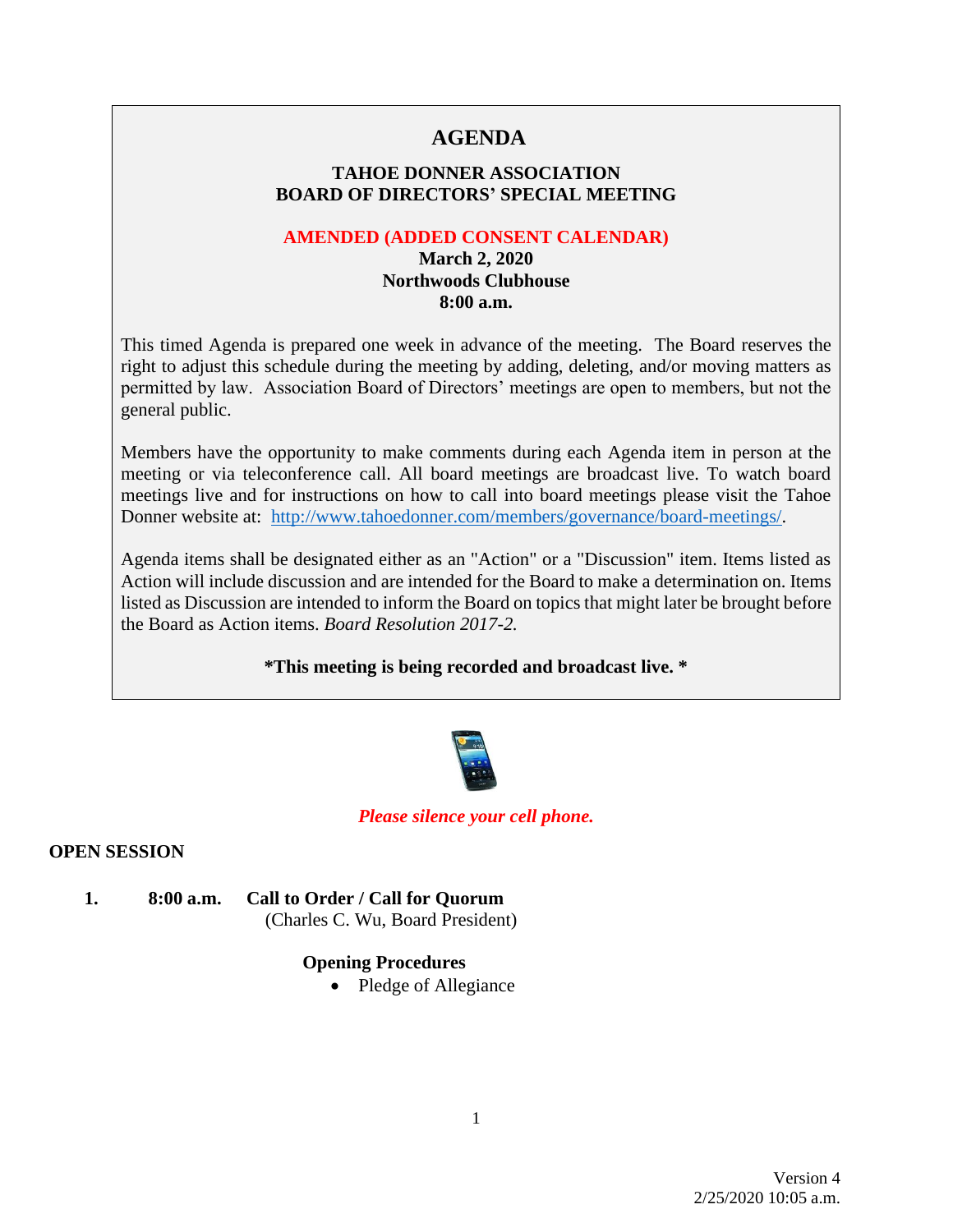#### **2. 8:01 a.m. Member & Director Comments**

Property owners' comments are welcomed at this time for matters not on the agenda and are limited to three minutes. However, members may submit additional comments by email to the Board at [board@tahoedonner.com.](mailto:board@tahoedonner.com) The Board president will recognize members to comment on agenda items as they occur. Members are requested to identify themselves and to include Unit and Lot Number or Tahoe Donner address. Directors and Staff are limited by law to brief responses and clarifying questions to matters not on the agenda. Directors may request Staff to report back to the Board concerning such matters and place the matter on a future Board agenda.

Board meetings are defined by the Davis-Stirling Act as a gathering of a majority of directors at the same time and place to "hear, discuss, or deliberate upon any item of business that is within the authority of the Board." (Civ. Code §4090.) A Board meeting is a meeting of the corporation's Board of Directors to conduct business of the corporation.

### **3. 8:05 a.m. Action: Consent Calendar**

All items listed under the Consent Calendar are considered to be routine and will be approved by one motion. There will be no separate discussion of these items unless a member of the Board requests a specific item to be removed from the Consent Calendar for separate action. Any item so removed will be taken up following the motion to approve the remainder of the Consent Calendar.

- January 31, 2020 Meeting Minutes
- February 22, 2020 Meeting Minutes
- Executive Session Report
	- February 22, 2020

# **4. 8:08 a.m. Action: Committee Charters**

(Board of Directors)

The Board of Directors will review and approve revised committee charters for the 5501 Audit Committee and Finance Committees.

# **5. 8:30 a.m. Action 2020 Committee Goals**

(Committee Chair)

The Board of Directors will consider approving 2020 goals for each standing committee:

- Finance Committee
- General Plan Committee